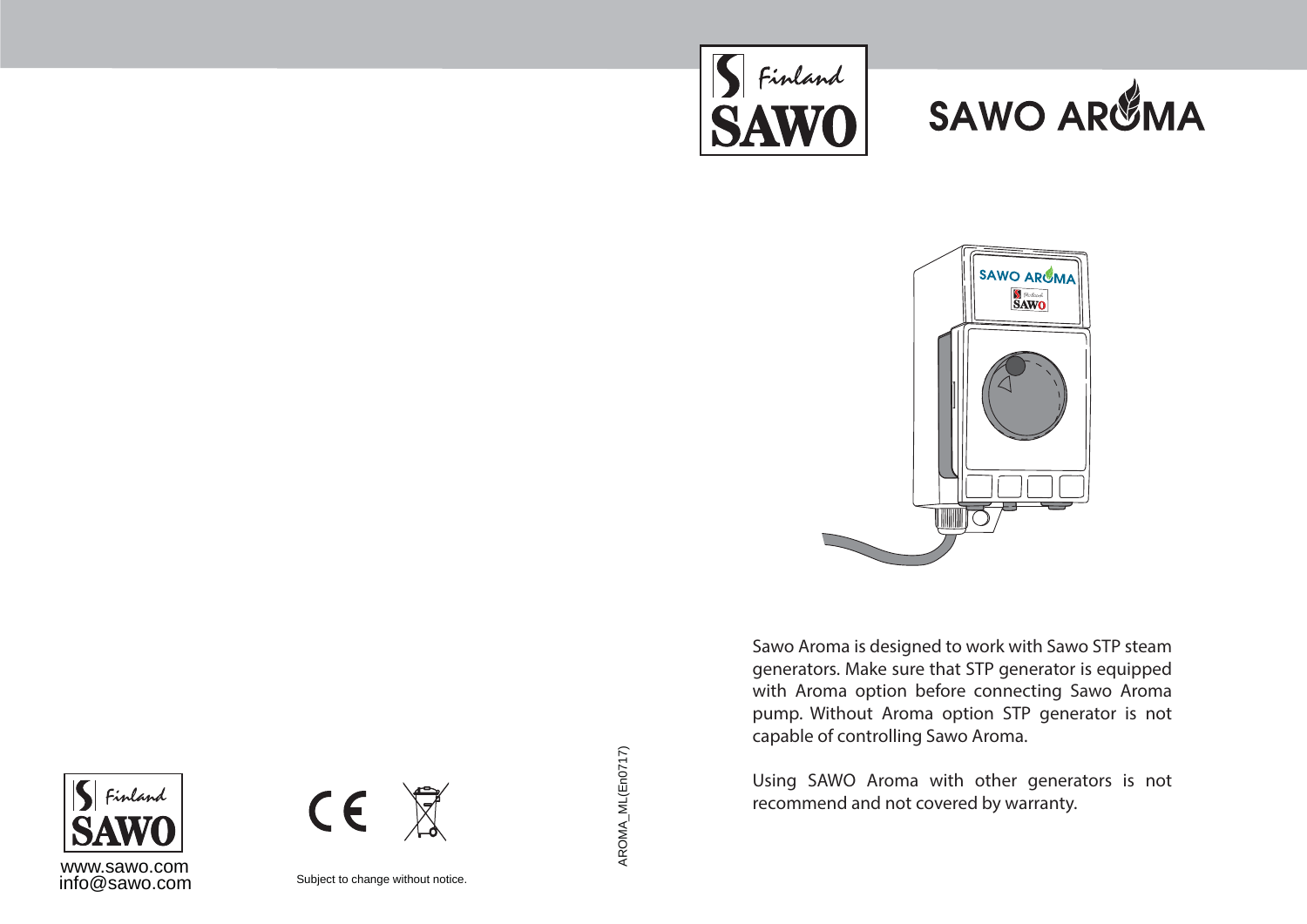

## **Pre-installation notes:**

- 1. Choose a location for aroma pump so that changing aroma canister is convenient. Aroma pump has 3m long connection cable. If you wish to install aroma pump further from steam generator, use 2x0.75mm2 copper cable for extension.
- 2. Installation has to be done in a way that aroma oils cannot flow to steam generator. Aroma oils inside steam generator will prevent normal operation and will damage unit. For proper installation see picture 3.
- When changing aroma canister, check pump for leaks. Change dosing hose if 3. needed.

## **4. Maintenance**

Check the dosing hose and roller every time you change aroma canister. No leak is allowed. Change hose if clear signs of wearing out are visible.

Change roller if rolls are not pressing dosing hose strongly enough. For example springs are corroded or rolls have worn out.

#### **Note 1**

If the unit is taken out for service remove the dosing hose from pump to prevent long term deformation of the hose.

# **Operating the pump:**

Use only fragrances meant for steam generator use. Follow the instructions in the fragrance packing. If you feel uncomfortable or aroma is too intense, leave steam room.

- 1. Turn on main breaker and main switch to energize steam generator.
- 2. Turn on steam generator by pressing on/off button. Switch scent pump on by short pressing "Fan/Scent" button. Each time the scent pump is switched on the interval of the scent pump functioning is displayed.
- 3. Interval can be changed by pressing "up" or "down" arrow buttons between 1 and 20. Setting 1 is low dose and 19 is the highest. Keep "up" arrow button pressed for setting 20 and pump will pump continuously.
- 4. If no keys are pressed within 5 seconds, temperature or session time will be displayed and the scent pump setting is saved.
- 5. If scent pump is on when the session time expires or the steam generator is turned off by pressing "power" button, scent pump will turn off too. Scent pump "on" and "interval" settings are saved and pump starts automatically on the next session.
- To switch off the scent pump short press "Fan/Scent" button. 6.

#### **Note 2**

Before switching scent pump on make sure there is enough aroma in the aroma container. Never run the scent pump dry. if aroma canister and hoses had got empty , the dosing system is easy to refill quickly: Press and hold "Up" arrow button to reach max. value 20 and scent pump will run continuously. It will take about 10 seconds for every 1 meter of pipeline for aroma liquid to flow.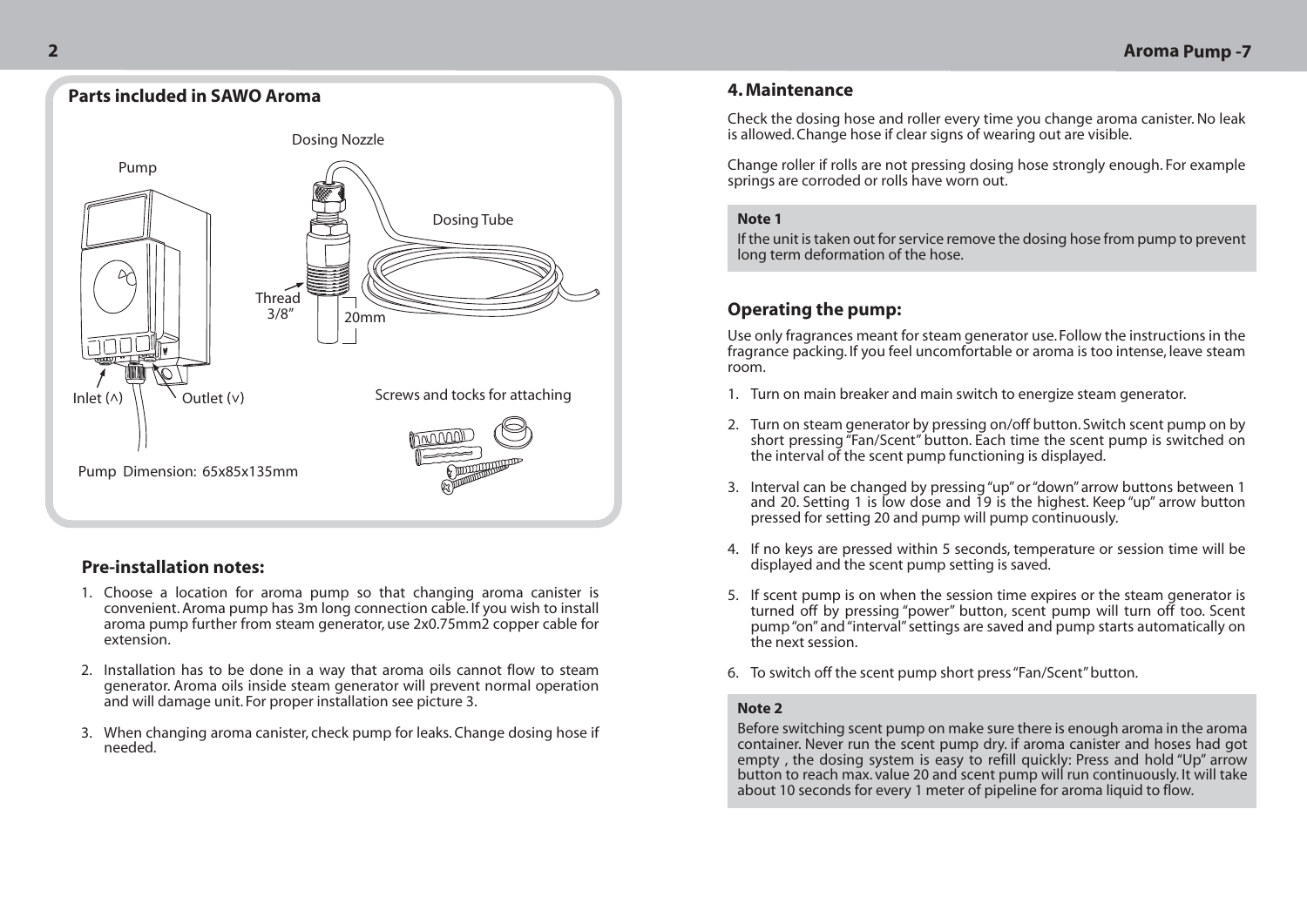

### **Aroma Pump Parts**



### **Installation**

- 1. Insert hose holder and dosing hose to pump.
	- a. Remove the transparent pump cover.
	- b. Attach yellow roller if not ready placed.
	- c. Push hose holder to its place. Don't use much force.
	- d. Botate roller slowly to place black dosing hose between roller and pump housing. Black dosing hose must follow inside upper curve of the pump housing so that it will be compressed by each roller. Attention: The black dosing hose must not be fitted twisted.
	- Attach blue roller cover and transparent pump cover e.



- If pump is not used for longer period of time, dosing hose is advised to be removed. This prevents deformation of dosing hose.<br>2. If pump is not used for longer period of time, dosing hose is advised to be removed. This pr
	- 3. Holes for the fixing screws must be bored in vertical distance of 120mm. Attach upper fixing screw so that head of the screw comes out from the wall/4mm. Remove housing cover to reveal screw hole. Hang the pump to the screw and tighten it. Attach and tighten lower screw.
	- Attach dosing tube as illustrated in picture 4. Cut piece from dosing tube to be 4. used for suction of aroma. Suction tube must be long enough to reach bottom of the aroma canister.
	- 5. Couple dosing nozzle to steam pipe using pipe fitting made of brass, copper or stainless steel. Dosing nozzle has 3/8" thread. Connect dosing tube to nozzle in the same way as to aroma pump.